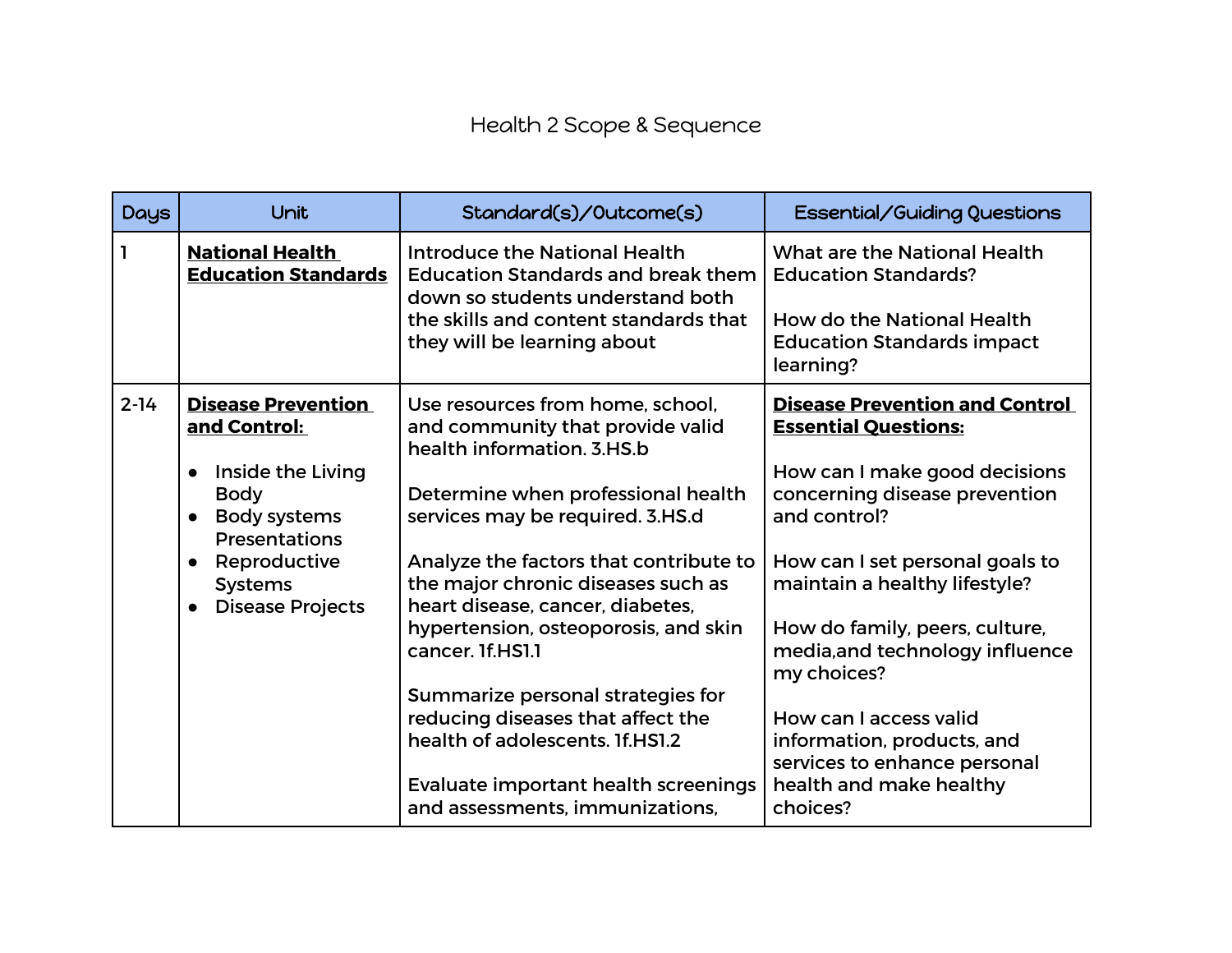|  | checkups, and examinations to<br>maintain good health. If.HS2.1<br>Evaluate the roles of the individual<br>and society in disease prevention.<br>1f.HS2.3<br>Summarize the potential health and<br>social consequences of popular fads<br>or trends such as tanning beds, body<br>piercing, and tattooing. If.HS2.4<br>Analyze choices related to organ<br>donation. If.HS2.5                                                                             | How can I use goal-setting to<br>enhance health and make<br>healthy choices?<br>How can I practice health<br>enhancing behaviors and avoid<br>or reduce risks to my health?<br>How can I advocate for personal,<br>family, and community health? |
|--|-----------------------------------------------------------------------------------------------------------------------------------------------------------------------------------------------------------------------------------------------------------------------------------------------------------------------------------------------------------------------------------------------------------------------------------------------------------|--------------------------------------------------------------------------------------------------------------------------------------------------------------------------------------------------------------------------------------------------|
|  | Examine the impact of human-<br>induced environmental change on<br>health and wellbeing. If.HS2.6<br>Explain why it is important to know<br>the STI/HIV status of oneself and of a<br>potential sexual partner. If.HS2.2<br>Summarize common symptoms, or<br>lack thereof, of and treatments for<br>STIs, including HIV. 1c.HS2.10<br>Identify the efficacy of biomedical<br>approaches to prevent STIs, including<br>HIV (e.g., hepatitis B vaccine, HPV |                                                                                                                                                                                                                                                  |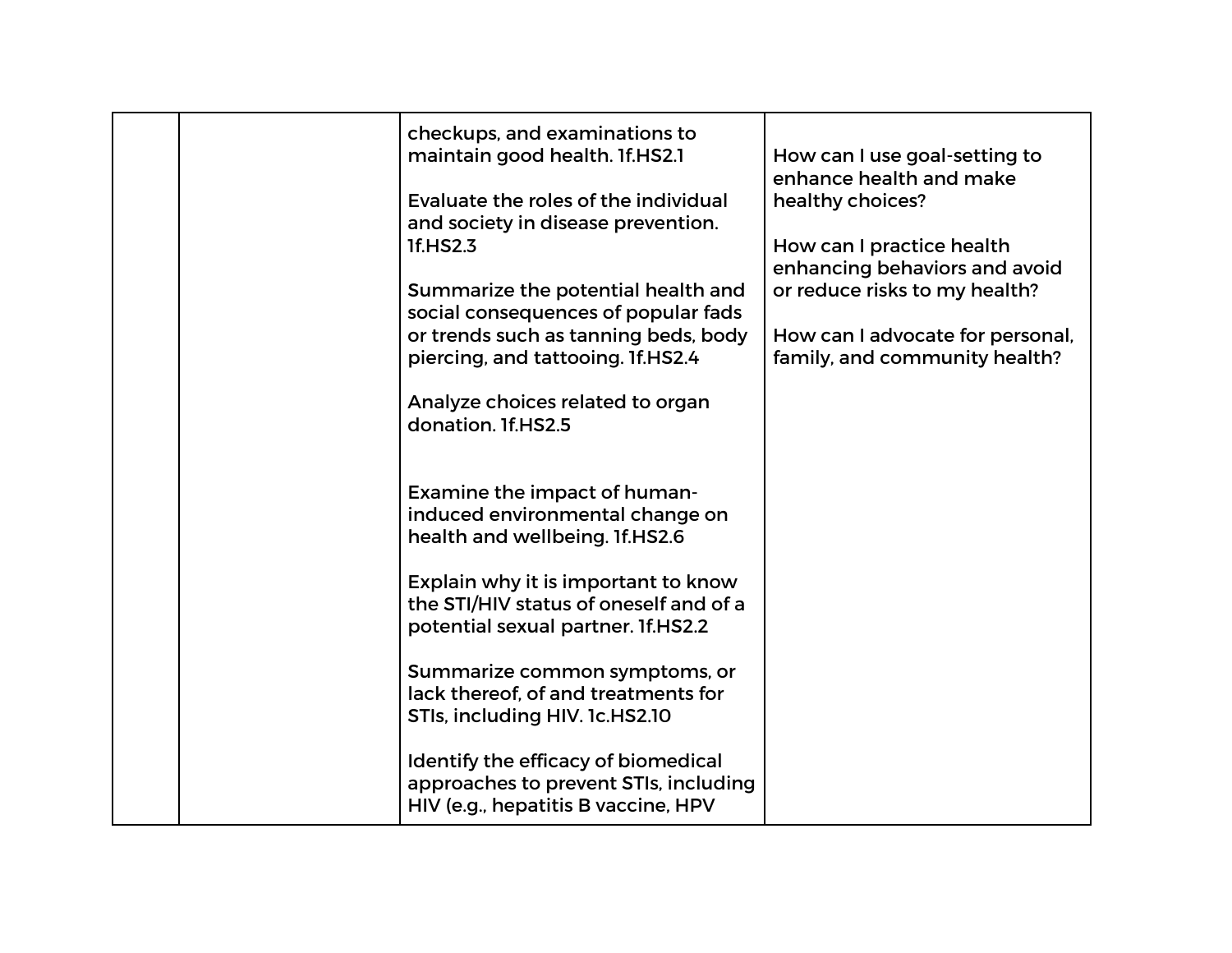|                                               | vaccine, and PrEP, PEP). 1c.HS2.12<br>Summarize community services and<br>resources related to sexual and<br>reproductive health. 1c.HS2.13<br>Summarize human reproductive<br>systems including medically accurate<br>names for internal and external<br>genitalia and their functions. 1c.HS2.8 |                                                                                |
|-----------------------------------------------|---------------------------------------------------------------------------------------------------------------------------------------------------------------------------------------------------------------------------------------------------------------------------------------------------|--------------------------------------------------------------------------------|
| <b>Mental and</b><br><b>Emotional Health:</b> | <b>Wellness:</b>                                                                                                                                                                                                                                                                                  | <b>Mental and Emotional Health</b><br><b>Unit Essential Questions:</b>         |
|                                               | Evaluate the interrelationship of<br>physical, mental, emotional, social,<br>environmental, and spiritual health.<br>1a.HS2.2                                                                                                                                                                     | What factors may influence<br>wellness?<br>What skills will help me maintain   |
|                                               | Evaluate a variety of strategies to<br>improve personal wellness. 1a.HS2.3                                                                                                                                                                                                                        | wellness?<br>How can I make good decisions                                     |
|                                               | Apply strategies to improve personal<br>wellness. 1a.HS2.4                                                                                                                                                                                                                                        | concerning health and wellness?<br>How can I set personal goals to             |
|                                               | <b>Self and Social Awareness:</b>                                                                                                                                                                                                                                                                 | improve my overall wellness?                                                   |
|                                               | Explore the impact of empathy on<br>mental and emotional health.<br>1a.HS2.5                                                                                                                                                                                                                      | How do family, peers, culture,<br>media, and technology influence<br>wellness? |
|                                               |                                                                                                                                                                                                                                                                                                   | How can I access valid                                                         |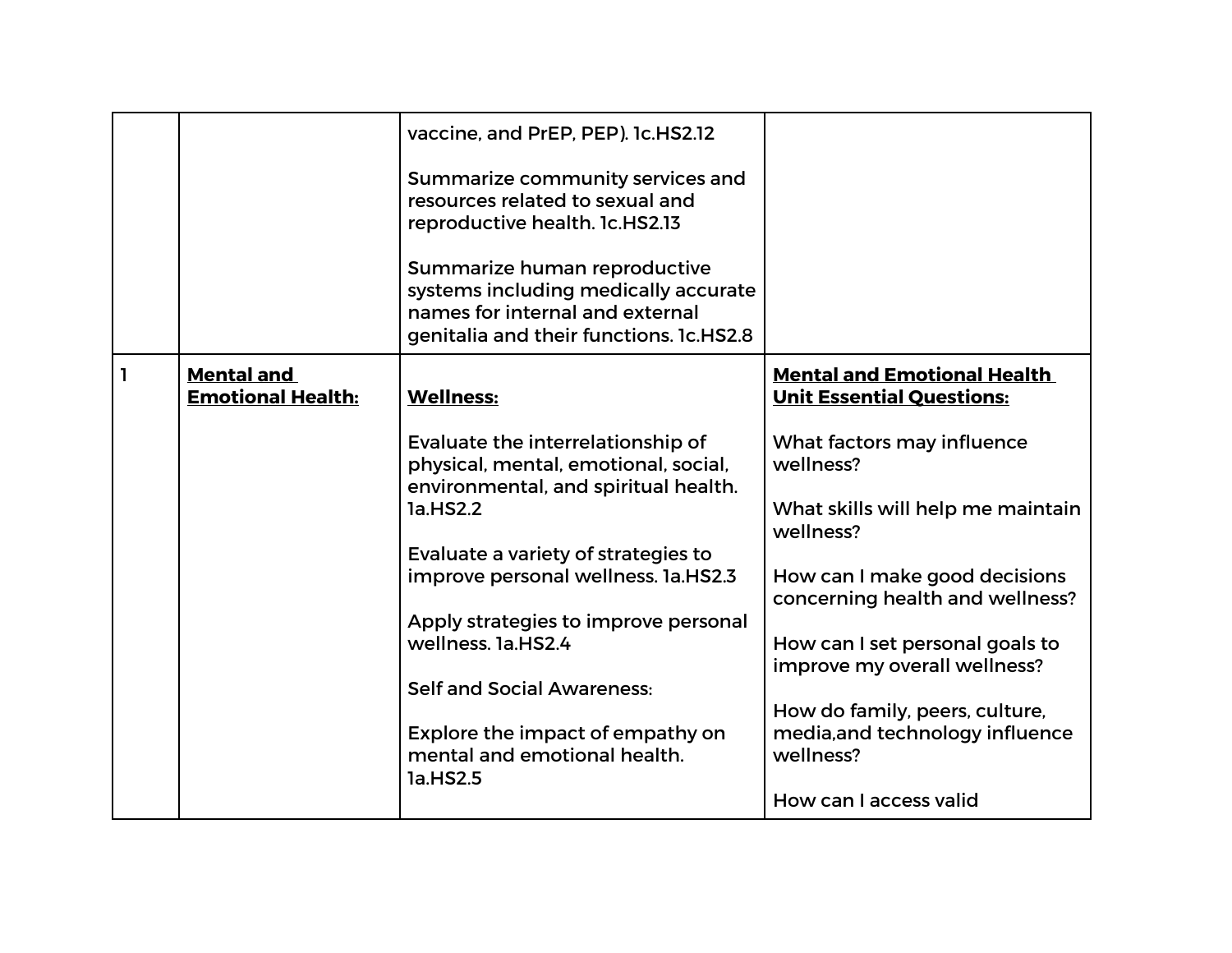|  | Describe how reflecting on personal<br>interests, qualities, strengths, and<br>beliefs can increase self-awareness.<br>satisfaction, and empathy. 1a.HS2.6 | information, products, and<br>services to enhance personal<br>health?<br>How can interpersonal                      |
|--|------------------------------------------------------------------------------------------------------------------------------------------------------------|---------------------------------------------------------------------------------------------------------------------|
|  | Develop strategies to promote<br>personal growth, increased self-<br>awareness, and persistence through<br>challenges. 1a.HS2.7                            | communication skills enhance<br>health and reduce health risks?<br>How can I use goal-setting to<br>enhance health? |
|  | <b>Stress and Anxiety:</b><br>Evaluate personal stressors at home,<br>in school, and with friends, 1a.HS2.9<br>Analyze the causes, symptoms, and           | How can I practice health<br>enhancing behaviors and avoid<br>or reduce risks to my health?                         |
|  | effects of anxiety. 1a.HS2.10<br>Evaluate effective strategies for<br>dealing with stress, anxiety, and<br>anger. la.HS2.11                                | How can I advocate for personal,<br>family, and community health?                                                   |
|  | Evaluate impulsive behaviors and<br>strategies for managing them.<br>1a.HS2.12                                                                             |                                                                                                                     |
|  | <b>Depression and Suicide Prevention</b><br>Evaluate causes, symptoms, and<br>effects of depression. 1a.HS2.13                                             |                                                                                                                     |
|  | Summarize the signs and symptoms                                                                                                                           |                                                                                                                     |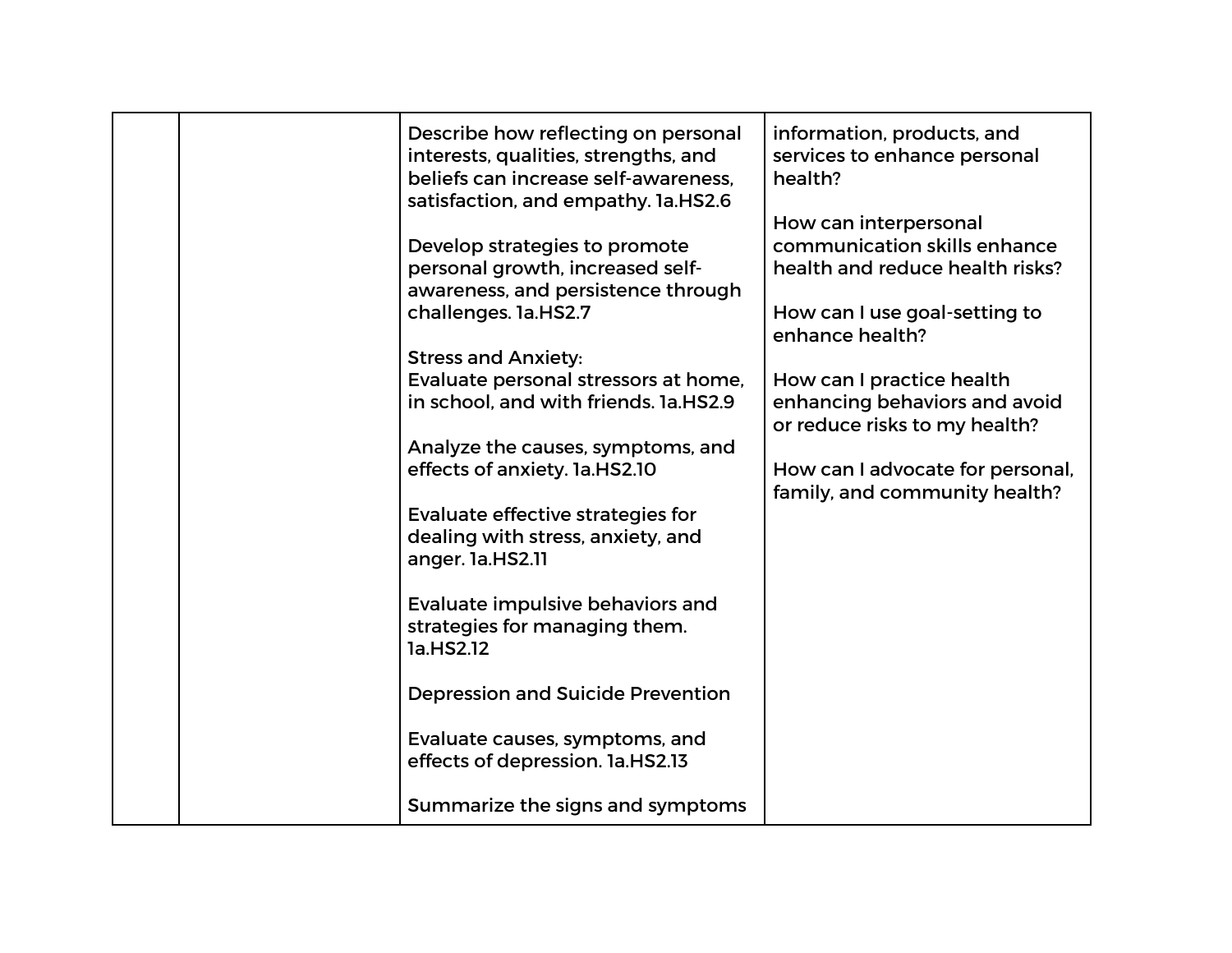|             |                        | of people who are in danger of<br>hurting themselves or others and<br>demonstrate how to tell a trusted<br>adult. 1a.HS2.14<br>Identify local and community<br>resources and services to help<br>someone who is self harming.<br>1a.HS2.23<br>Summarize local and community<br>facilities and services for assistance<br>with mental and emotional health<br>challenges. 1a.HS2.24 |  |
|-------------|------------------------|------------------------------------------------------------------------------------------------------------------------------------------------------------------------------------------------------------------------------------------------------------------------------------------------------------------------------------------------------------------------------------|--|
| <b>Days</b> | <b>Substance Abuse</b> | Evaluate situations that could lead to                                                                                                                                                                                                                                                                                                                                             |  |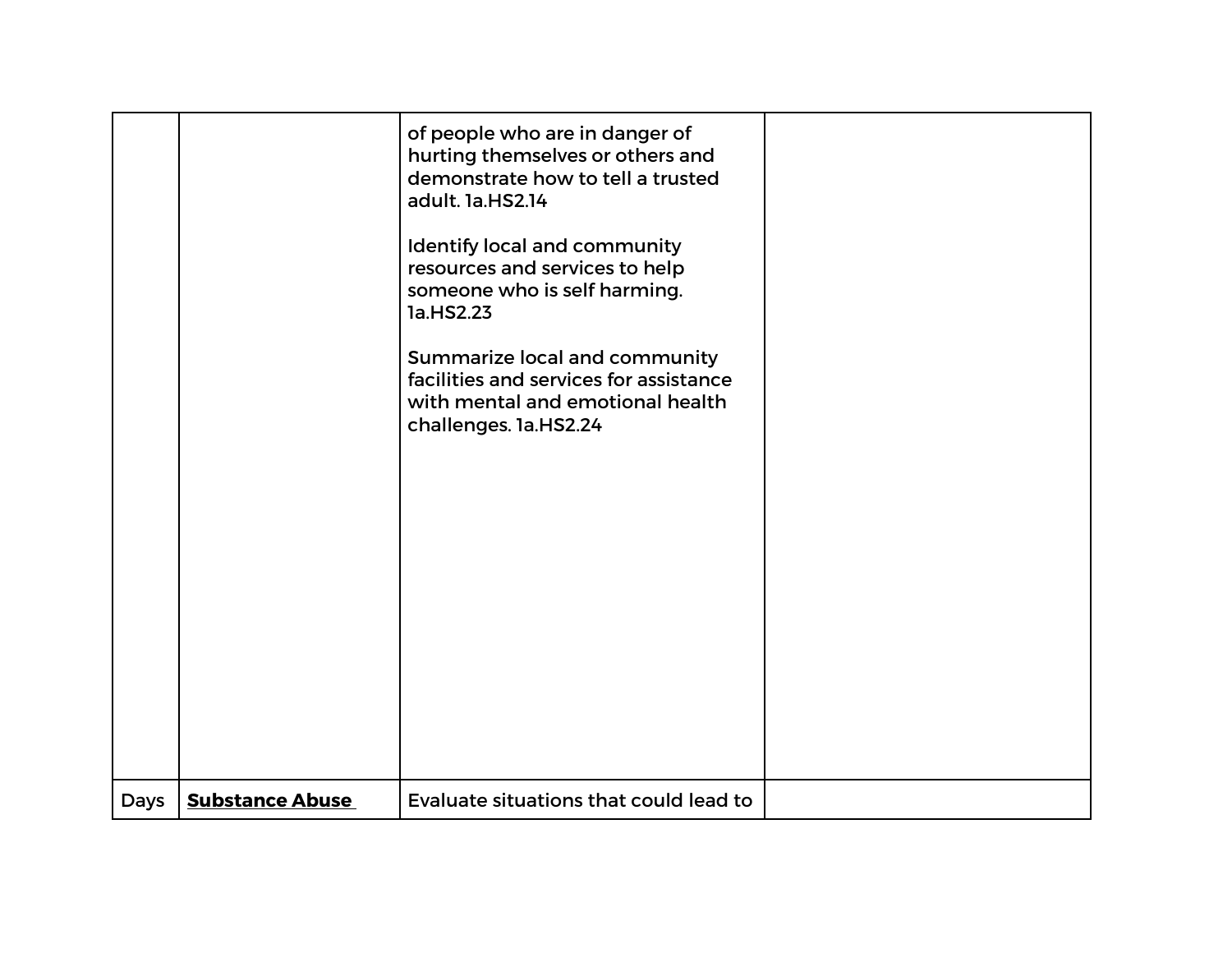| $15 - 20$ | <b>Prevention</b><br><b>Opioids</b><br>$\bullet$<br>Marijuana<br>Alcohol<br>Vaping | the use of alcohol, opioids, nicotine<br>products, marijuana products,<br>performance-enhancing substances,<br>and other trending drugs or<br>substances. 1b.HS2.1                                                                                               |  |
|-----------|------------------------------------------------------------------------------------|------------------------------------------------------------------------------------------------------------------------------------------------------------------------------------------------------------------------------------------------------------------|--|
|           |                                                                                    | Analyze the risks associated with and<br>dangers of driving while under the<br>influence of alcohol, opioids,<br>marijuana products, performance-<br>enhancing substances, and other<br>trending drugs or substances.<br>1b.HS2.2                                |  |
|           |                                                                                    | Explain the risks associated with<br>using alcohol, opioids, marijuana<br>products, performance-enhancing<br>substances, or other trending drugs<br>or substance while driving a motor<br>vehicle. 1b.HS2.3                                                      |  |
|           |                                                                                    | Analyze the dangers of using drugs or<br>substances in combination. 1b.HS2.4                                                                                                                                                                                     |  |
|           |                                                                                    | Analyze the harmful short- and long-<br>term physical, psychological, and<br>social effects of using alcohol,<br>nicotine products, marijuana<br>products, performance enhancing<br>substances, opioids (including the<br>lethal effects of fentanyl), and other |  |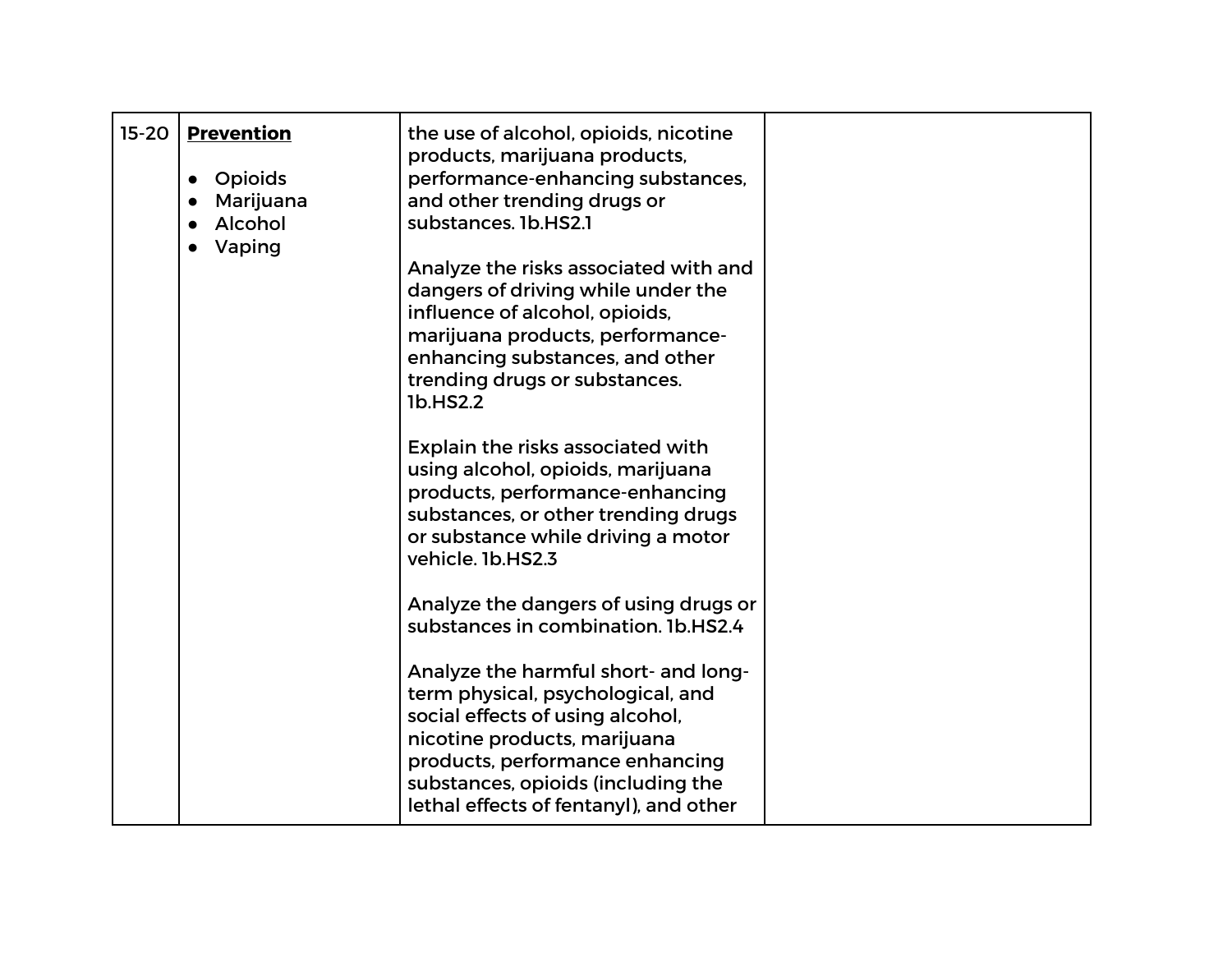|  | trending drugs or substances.<br>1b.HS2.5                                                                                                                                                                                                                                                                |  |
|--|----------------------------------------------------------------------------------------------------------------------------------------------------------------------------------------------------------------------------------------------------------------------------------------------------------|--|
|  | Describe the legal issues related to<br>using drugs and substances. 1b.HS2.6                                                                                                                                                                                                                             |  |
|  | Explain the effects of using alcohol,<br>opioids, nicotine products, marijuana<br>products, performance-enhancing<br>substances, and other drugs and<br>substances during pregnancy.<br>1b.HS2.7                                                                                                         |  |
|  | Analyze the relationship between<br>using alcohol, opioids, nicotine<br>products, marijuana products,<br>performance-enhancing substances,<br>and other drugs and substances with<br>other health risks, such as<br>unintentional injuries, violence,<br>suicide, and sexual risk behaviors.<br>1b.HS2.8 |  |
|  | Compare and contrast community<br>resources for substance use/abuse to<br>meet the needs of individuals and<br>families affected by addiction.<br>1b.HS2.9                                                                                                                                               |  |
|  | Investigate the safe disposal and<br>negative environmental impact of                                                                                                                                                                                                                                    |  |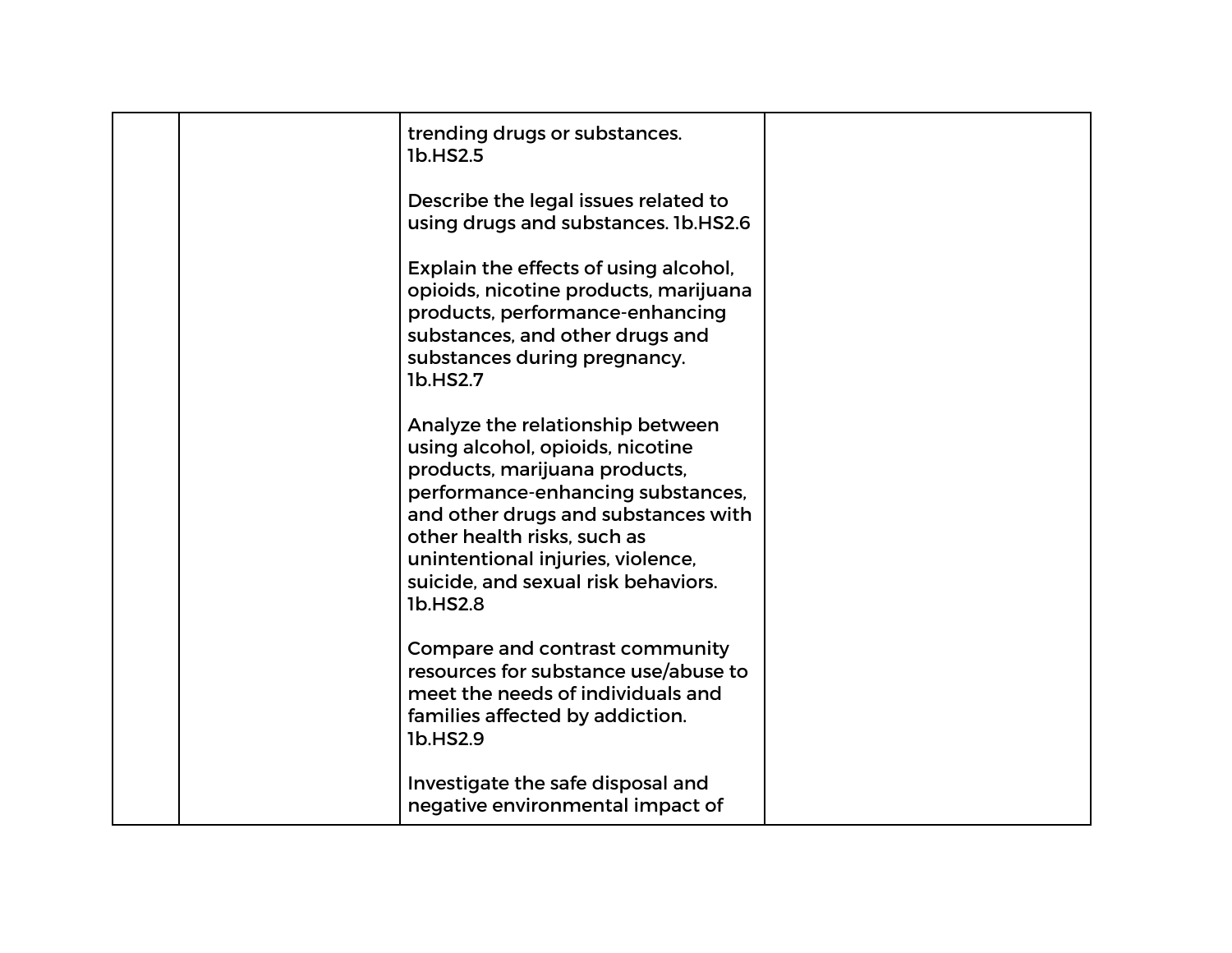|  | medicines, nicotine products, and<br>other drugs. 1b.HS2.10                                                 |  |
|--|-------------------------------------------------------------------------------------------------------------|--|
|  | Examine barriers that can hinder<br>healthy decision-making. 5.HS.a                                         |  |
|  | Defend the healthy choice when<br>making decisions. 5.HS.f                                                  |  |
|  | Evaluate the effectiveness of health<br>related decisions. 5.HS.g                                           |  |
|  | <b>Access valid and reliable health</b><br>products and services. 3.HS.e                                    |  |
|  | Utilize skills for communicating<br>effectively with family, peers, and<br>others to enhance health, 4.HS.a |  |
|  | Use resources from home, school,<br>and community that provide valid<br>health information. 3.HS.b          |  |
|  | Evaluate the effects of addiction on<br>self and others. 1a.HS2.20                                          |  |
|  | Evaluate sources of support for<br>people who suffer from addiction.<br>1a.HS2.21                           |  |
|  | <b>Evaluate community services for</b>                                                                      |  |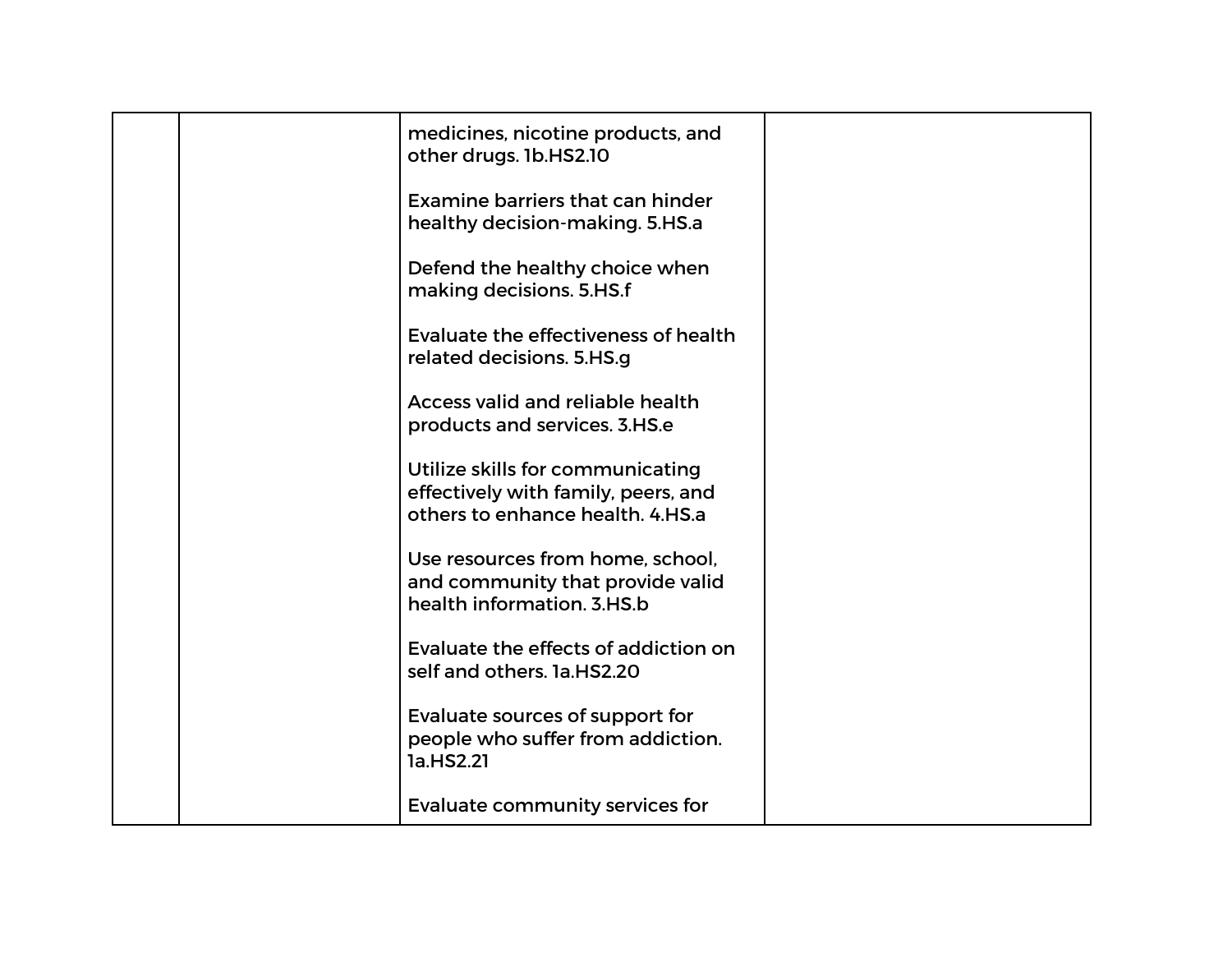|   |                                                                                                  | addiction treatment la.HS2.23                                                                                                                                                                                                                                                                                  |  |
|---|--------------------------------------------------------------------------------------------------|----------------------------------------------------------------------------------------------------------------------------------------------------------------------------------------------------------------------------------------------------------------------------------------------------------------|--|
| 1 | <b>First Responder and</b><br><b>Naloxone</b>                                                    | Identify community resources for<br>substance use/abuse and how to<br>help a person who is addicted.<br>1b.HS1.7                                                                                                                                                                                               |  |
|   |                                                                                                  | Demonstrate how to ask for and offer<br>assistance to enhance the health of<br>self and others. 4.HS.d                                                                                                                                                                                                         |  |
|   |                                                                                                  | Use resources from home, school,<br>and community that provide valid<br>health information, 3.HS.b                                                                                                                                                                                                             |  |
|   |                                                                                                  | Determine when professional health<br>services may be required. 3.HS.d                                                                                                                                                                                                                                         |  |
| 1 | <b>Speaker from Health</b><br>Department on the<br>topic of Substance<br><b>Abuse Prevention</b> | Identify community resources for<br>substance use/abuse and how to<br>help a person who is addicted.<br>1b.HS1.7                                                                                                                                                                                               |  |
|   |                                                                                                  | Summarize the harmful short- and<br>long-term physical, psychological,<br>and social effects of using alcohol,<br>nicotine products, marijuana<br>products, performance-enhancing<br>substances, opioids (including the<br>lethal effects of fentanyl), and other<br>trending drugs or substances.<br>1b.HS1.5 |  |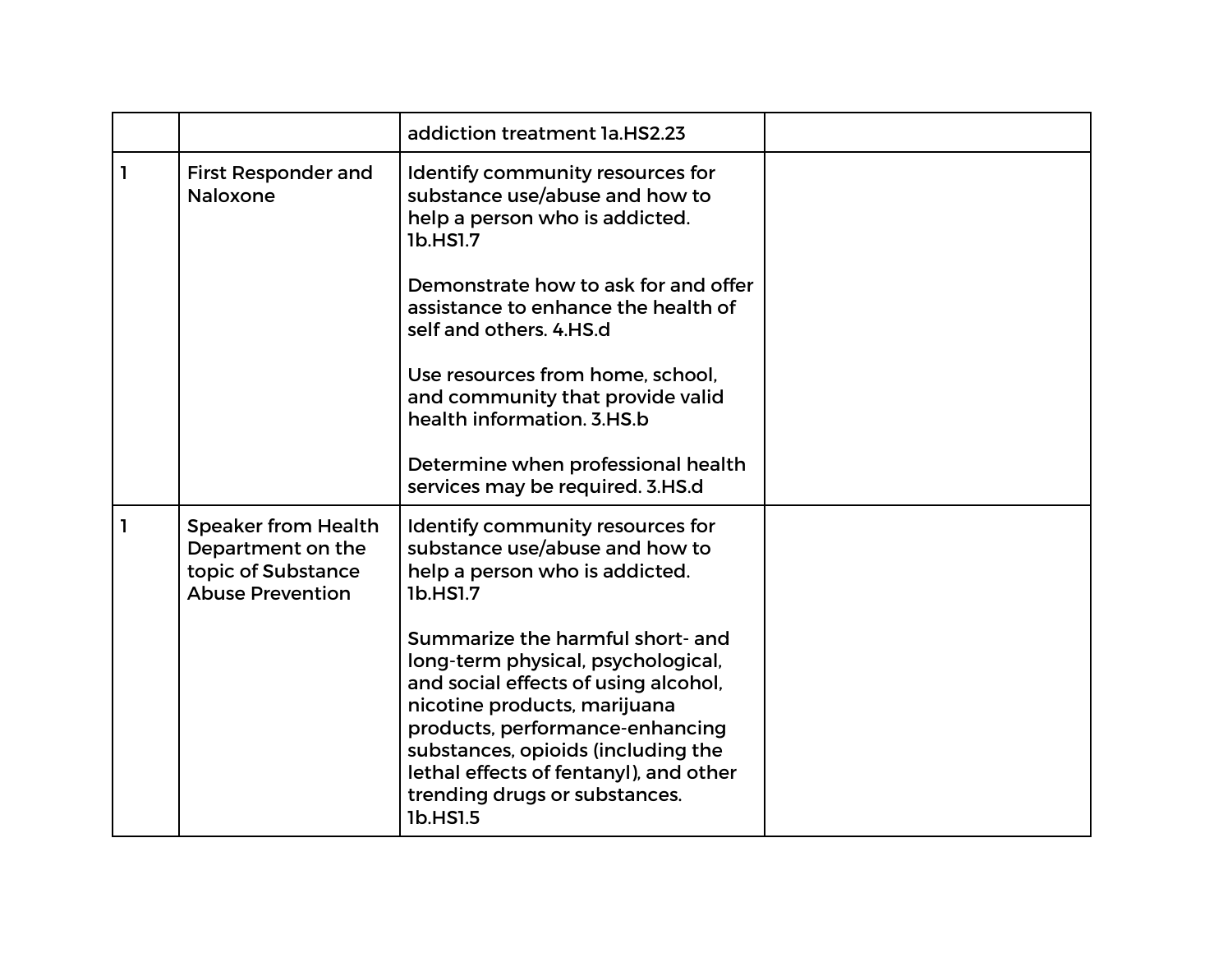|                                                                                                                                                                                                                                                             | Describe the effects of using alcohol,<br>opioids, nicotine products, marijuana<br>products, and other trending drugs<br>or substances on school<br>performance, job performance, job<br>absenteeism, and job loss. 1b.HS1.6                                                                                                                                                                                                                                                                                                                       |                                                                                                                                                                                                                                                                                                                                                                                                                                                                                  |
|-------------------------------------------------------------------------------------------------------------------------------------------------------------------------------------------------------------------------------------------------------------|----------------------------------------------------------------------------------------------------------------------------------------------------------------------------------------------------------------------------------------------------------------------------------------------------------------------------------------------------------------------------------------------------------------------------------------------------------------------------------------------------------------------------------------------------|----------------------------------------------------------------------------------------------------------------------------------------------------------------------------------------------------------------------------------------------------------------------------------------------------------------------------------------------------------------------------------------------------------------------------------------------------------------------------------|
| <b>Healthy Eating:</b><br>• How Eating Habits<br><b>Affect Your Health</b><br>• Dietary<br><b>Guidelines/Balanc</b><br>ed Eating<br><b>Impact of Food</b><br><b>Production and</b><br>preparation<br>methods on food<br>value<br>• Evaluate food<br>choices | Utilize the U.S. Dietary Guidelines for<br>Americans to plan a balanced eating<br>routine. le.HS2.1<br>Summarize the importance of<br>balanced eating and physical activity<br>in optimizing personal health.<br>1e.HS2.2<br>Describe the impact of food<br>production and preparation methods<br>on food nutrient value. 1e.HS2.3<br>Explain how to incorporate eating a<br>variety of nutrient-dense foods to<br>meet daily nutrient requirements.<br><b>1e.HS2.4</b><br>Evaluate similar food choices using<br>nutrition facts labels. 1e.HS2.5 | <b>Healthy Eating Unit Essential</b><br><b>Questions:</b><br>How can I make good decisions<br>concerning nutrition?<br>How can I set personal goals to<br>maintain a healthy lifestyle?<br>How do family, peers, culture,<br>media, and technology influence<br>my choices?<br>How can I access valid<br>information, products, and<br>services to enhance personal<br>health and make healthy<br>nutrition choices?<br>How can I use goal-setting to<br>enhance health and make |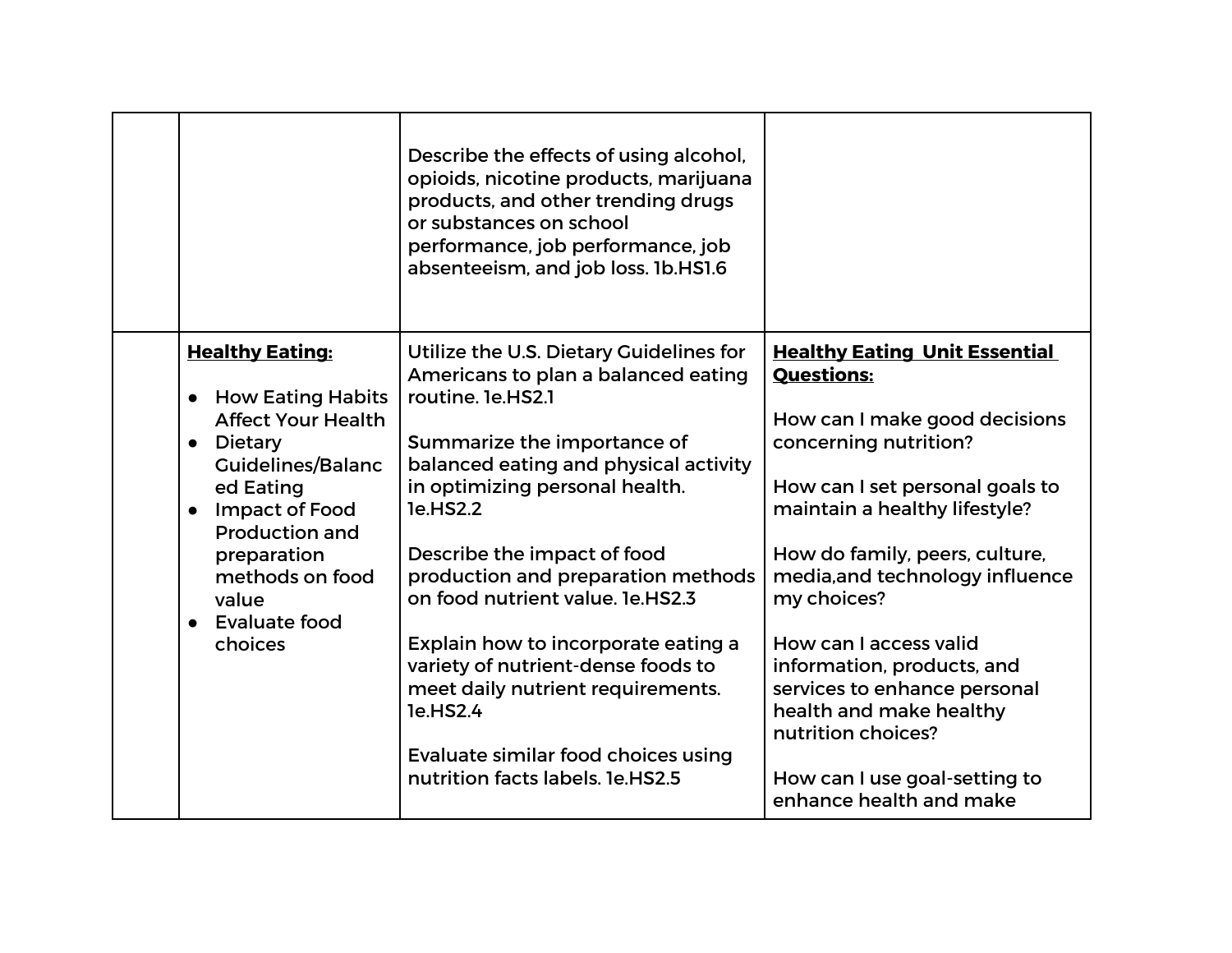| <b>Safety and Violence</b><br><b>Explain accepted procedures for</b><br><b>Prevention:</b><br><b>Unit Essential Questions:</b><br>basic first aid and emergency care.<br>1d.HS2.1<br><b>Heart Attack vs.</b><br>$\bullet$<br><b>SCA</b><br><b>Practice cardiopulmonary</b><br>resuscitation and the use of<br>violence prevention?<br>• CPR, AED, Choking<br>automated external defibrillators.<br><b>First Aid</b><br>$\bullet$<br><b>Emotional First</b><br>1d.HS2.2<br>maintain a healthy lifestyle?<br>Aid<br>Analyze the impact of media<br>• Healthy<br>influences on discrimination.<br>How do family, peers, culture,<br>Relationships<br>• Sexual Violence<br>intimidating behaviors, and violence.<br>1d.HS2.1<br>my choices?<br>Prevention<br>Communication<br>How can I access valid<br>and Boundary |  | Analyze how food choices impact the<br>environment. le.HS2.6 | healthy choices?<br>How can I practice health<br>enhancing behaviors and avoid<br>or reduce risks to my health?<br>How can I advocate for personal,<br>family, and community health? |
|------------------------------------------------------------------------------------------------------------------------------------------------------------------------------------------------------------------------------------------------------------------------------------------------------------------------------------------------------------------------------------------------------------------------------------------------------------------------------------------------------------------------------------------------------------------------------------------------------------------------------------------------------------------------------------------------------------------------------------------------------------------------------------------------------------------|--|--------------------------------------------------------------|--------------------------------------------------------------------------------------------------------------------------------------------------------------------------------------|
| Analyze the consequences of<br>information, products, and<br>Setting<br>prejudice, discrimination, racism,<br>services to enhance personal<br>Reason for Hope,<br>$\bullet$<br>sexism, and hate crimes. 1d.HS2.2<br>health and make healthy<br><b>Reasons to Live</b><br>choices?<br>Analyze how involvement in gangs<br>and hate crimes contribute to<br>How can I use goal-setting to                                                                                                                                                                                                                                                                                                                                                                                                                          |  |                                                              | <b>Safety and Violence Prevention</b><br>How can I make good decisions<br>concerning personal safety and<br>How can I set personal goals to<br>media, and technology influence       |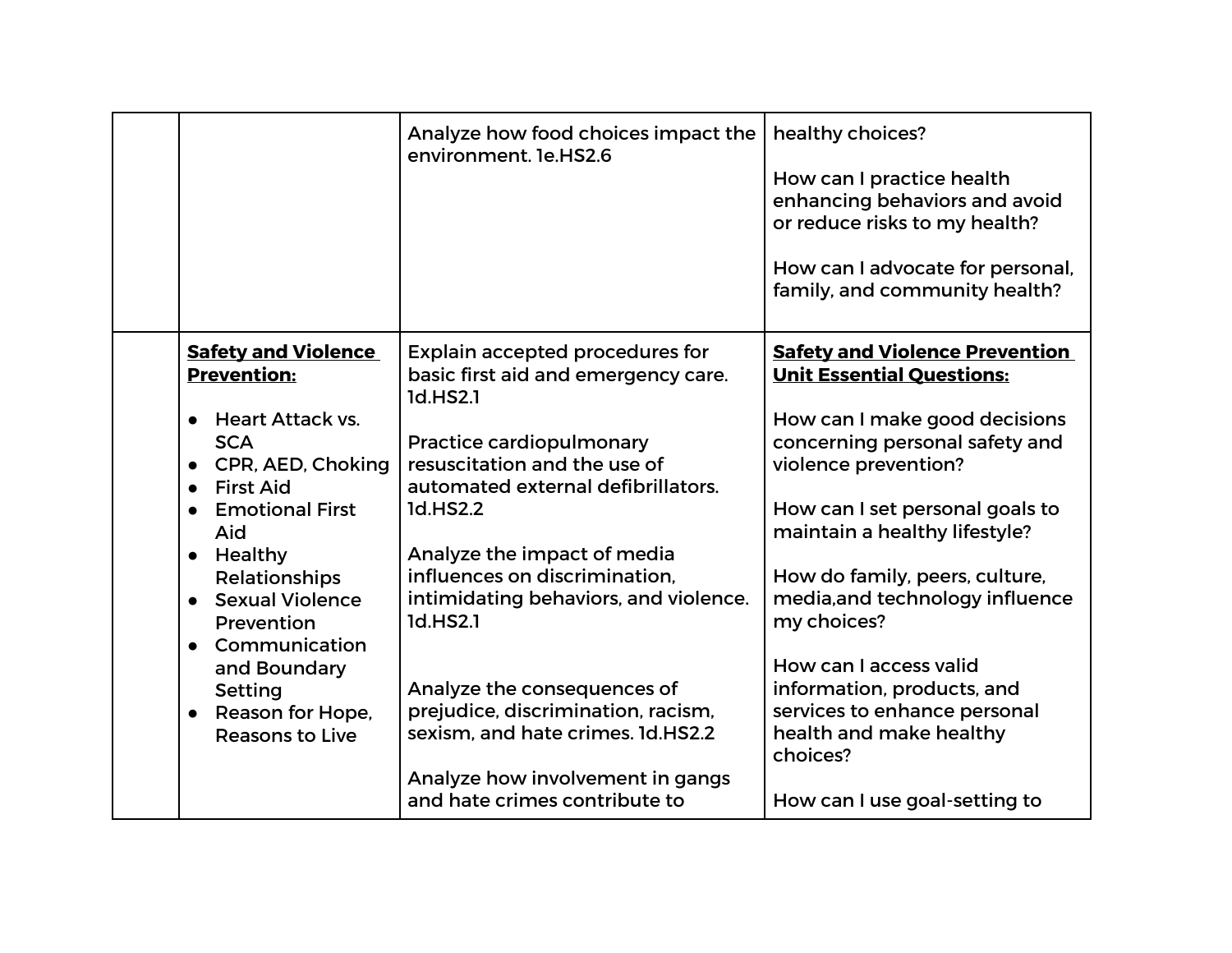| violence. 1d.HS2.3<br>Advocate for safe environments that<br>encourage dignified, respectful, and<br>appropriate behavior. 1d.HS2.4<br>Identify the influence of power and<br>cultural differences on interpersonal<br>relationships. 1d.HS2.5                                    | enhance health and make<br>healthy choices?<br>How can I practice health<br>enhancing behaviors and avoid<br>or reduce risks to my health?<br>How can I advocate for personal,<br>family, and community health? |
|-----------------------------------------------------------------------------------------------------------------------------------------------------------------------------------------------------------------------------------------------------------------------------------|-----------------------------------------------------------------------------------------------------------------------------------------------------------------------------------------------------------------|
| Analyze laws, policies, and<br>consequences related to sexual<br>mistreatment, grooming,<br>harassment, abuse, assault,<br>exploitation, child sexual abuse<br>images (child pornography), and<br>human sex trafficking that are<br>designed to protect young people.<br>1d.HS2.6 |                                                                                                                                                                                                                 |
| Identify multiple ways to report<br>sexual mistreatment, grooming,<br>harassment, abuse, assault,<br>exploitation, and human sex<br>trafficking. 1d.HS2.7                                                                                                                         |                                                                                                                                                                                                                 |
| Investigate community resources for<br>victims of sexual violence. 1d.HS2.8<br>Advocate for the innocence of a<br>person who has been sexually                                                                                                                                    |                                                                                                                                                                                                                 |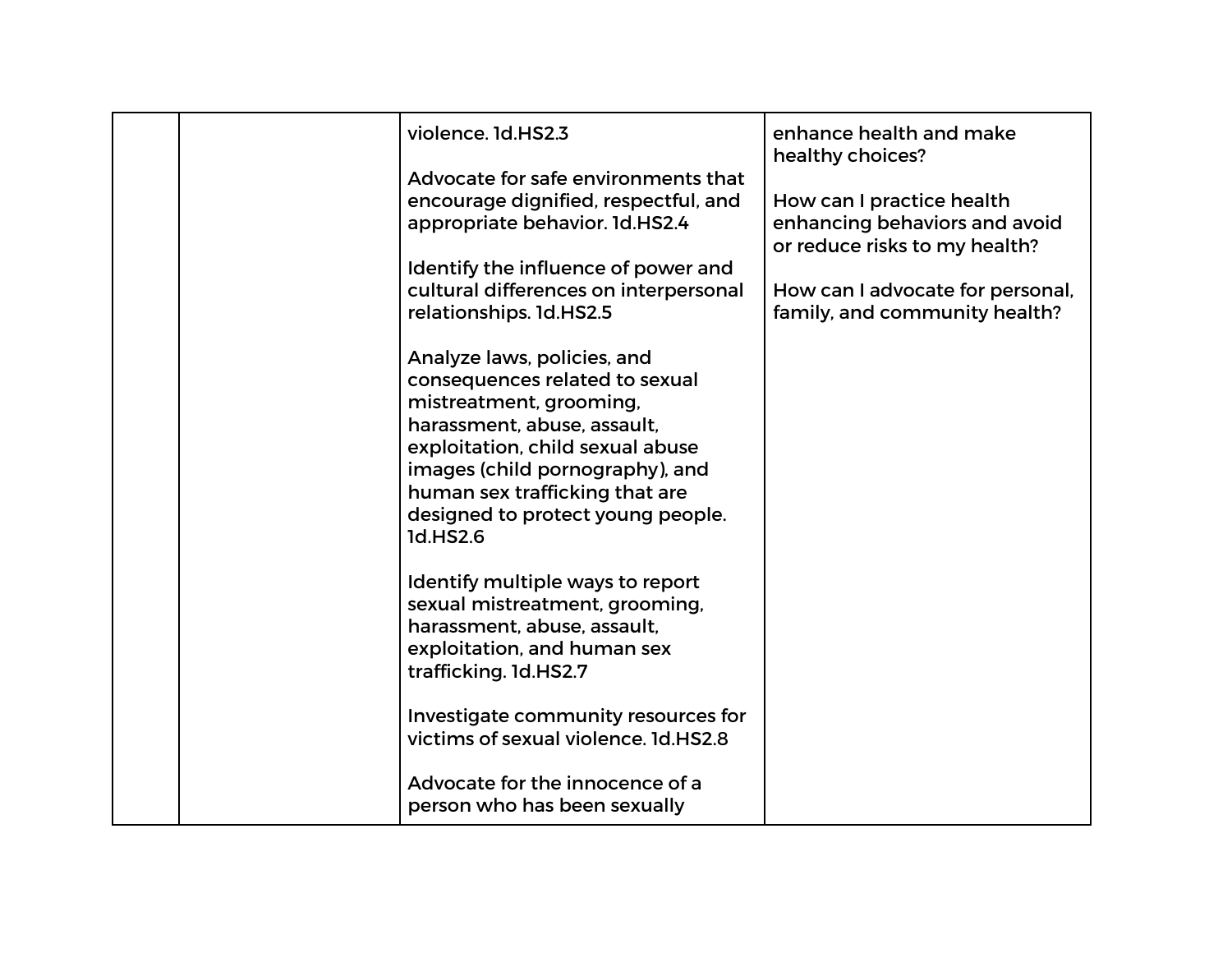|       |                                                                                                                                                                                                      | mistreated, groomed, harassed,<br>abused, assaulted, or exploited.<br>1d.HS2.9                                                                                                                                                                                                                                                                                                                                                                                                                                                                                                                                                                                                                                                                                             |  |
|-------|------------------------------------------------------------------------------------------------------------------------------------------------------------------------------------------------------|----------------------------------------------------------------------------------------------------------------------------------------------------------------------------------------------------------------------------------------------------------------------------------------------------------------------------------------------------------------------------------------------------------------------------------------------------------------------------------------------------------------------------------------------------------------------------------------------------------------------------------------------------------------------------------------------------------------------------------------------------------------------------|--|
| $1-2$ | <b>Guest Speakers from</b><br><b>RCIS and Amatus on</b><br>healthy<br>relationships/rape/do<br>mestic violence<br>prevention with<br>introduction and<br>follow-up by<br>classroom health<br>teacher | Describe strategies to use social<br>media and technology safely and<br>respectfully. 1d.HS1.3<br>Describe examples of discrimination,<br>intimidating behaviors, and<br>harassment in media. 1d.HS1.4<br>Differentiate between healthy and<br>unhealthy use of technology<br>including social media, messaging<br>and phones as it relates to<br>harassment and intimidating<br>behaviors. 1d.HS1.5<br>Practice effective communication to<br>request that bullying, sexual<br>harassment, and racism stop. 1d.HS1.8<br>Define and identify affirmative<br>consent, sexual coercion, boundary<br>violations, and situations when an<br>individual can and cannot give<br>consent. 1d.HS1.10<br>Summarize situations and behaviors<br>that constitute sexual mistreatment. |  |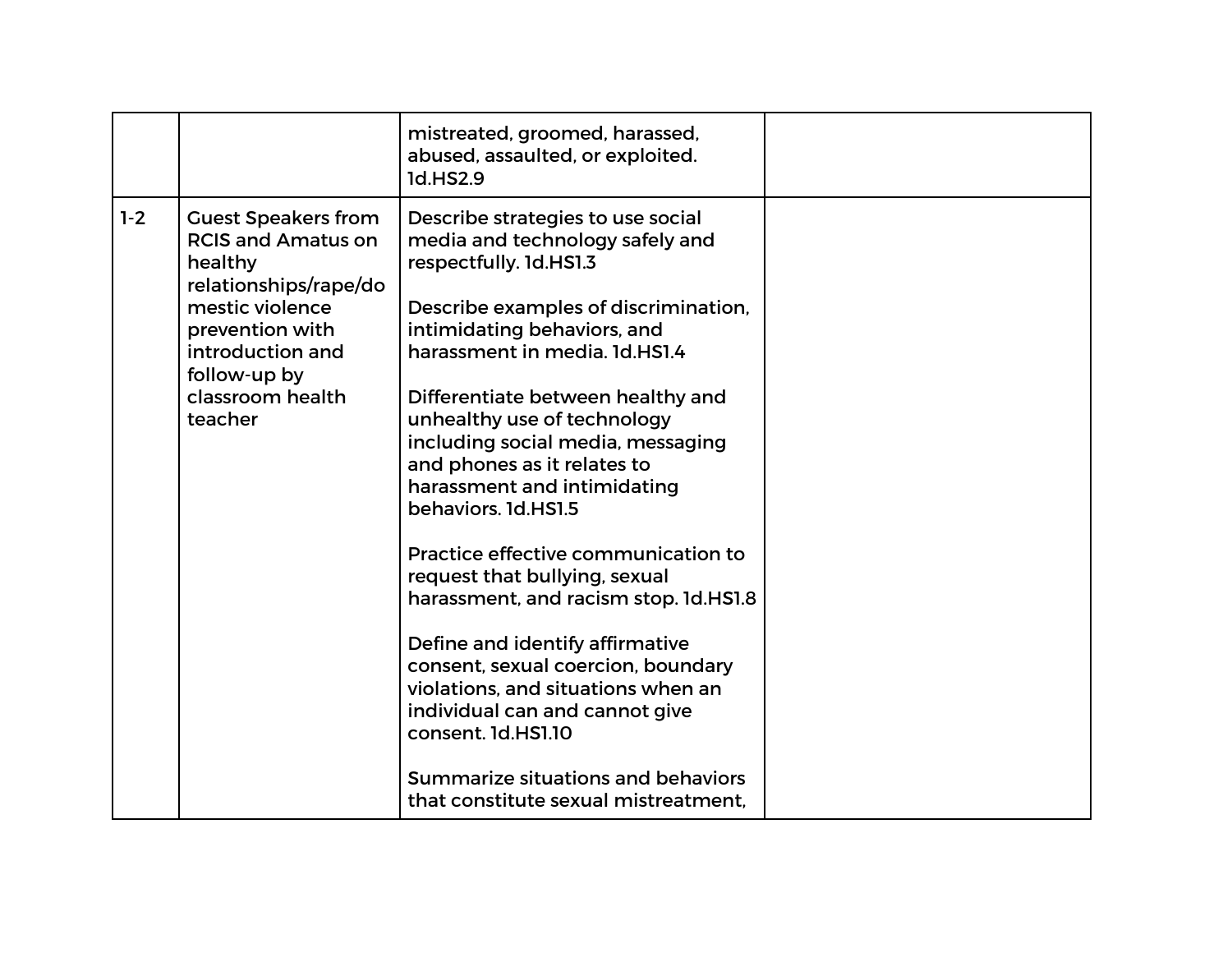|                                                                                | grooming, harassment, abuse,<br>assault, exploitation, and trafficking.<br>1d.HS1.11<br>Assess ways to deter bullying, sexual<br>harassment, and racism. Id.HS1.6<br>Analyze how physical, social, cultural,<br>and emotional environments may<br>contribute to violence, 1d.HS1.7<br>Use resources from home, school,<br>and community that provide valid<br>health information, 3.HS.b<br>Determine when professional health<br>services may be required. 3.HS.d<br>Analyze how peers influence healthy |                                                                                                                       |
|--------------------------------------------------------------------------------|-----------------------------------------------------------------------------------------------------------------------------------------------------------------------------------------------------------------------------------------------------------------------------------------------------------------------------------------------------------------------------------------------------------------------------------------------------------------------------------------------------------|-----------------------------------------------------------------------------------------------------------------------|
|                                                                                | and unhealthy behaviors. 2.HS.c                                                                                                                                                                                                                                                                                                                                                                                                                                                                           |                                                                                                                       |
| <b>Family Life and</b><br><b>Human Sexuality</b><br>• Healthy<br>Relationships | <b>Healthy Relationships:</b><br>Analyze how peers, media, family,<br>society, culture, and a person's<br>intersecting identities can influence                                                                                                                                                                                                                                                                                                                                                           | <b>Family Life and Human</b><br><b>Sexuality Unit Essential</b><br><b>Ouestions:</b><br>How can I make good decisions |
| • Affirmative<br>Consent<br>• Sexually                                         | self-concept, body image, and self-<br>esteem. 1c.HS2.1                                                                                                                                                                                                                                                                                                                                                                                                                                                   | concerning family life and<br>human sexuality?                                                                        |
| Transmitted<br><b>Diseases</b>                                                 | Describe effective ways to<br>communicate consent, personal                                                                                                                                                                                                                                                                                                                                                                                                                                               | How can I set personal goals to<br>maintain a healthy lifestyle?                                                      |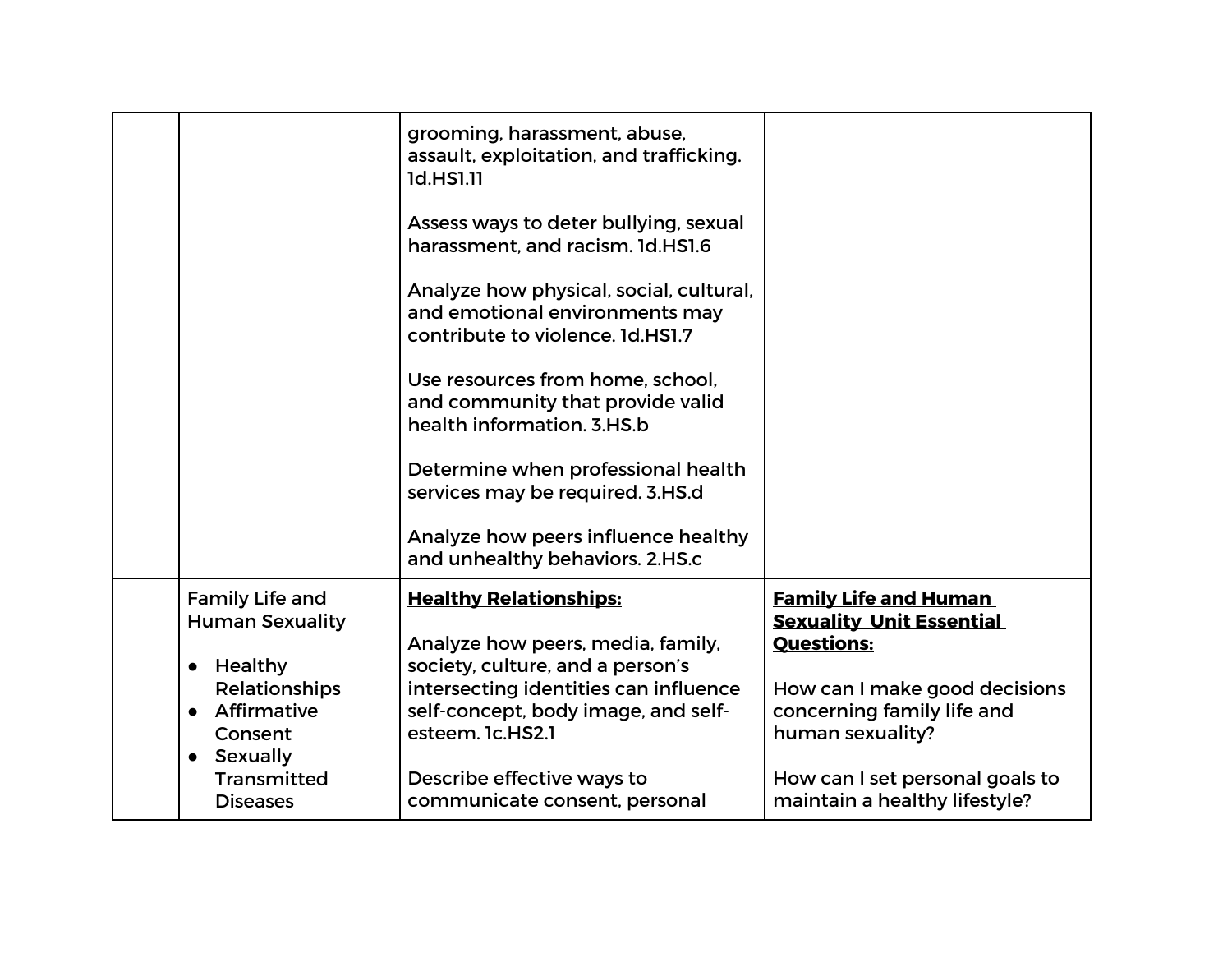| Friendship, Love,<br>Intimacy | boundaries, and preferences as they<br>relate to sexual behavior. 1c.HS2.2                                                                         | How do family, peers, culture,<br>media, and technology influence                                 |
|-------------------------------|----------------------------------------------------------------------------------------------------------------------------------------------------|---------------------------------------------------------------------------------------------------|
|                               | Evaluate the potentially positive and<br>negative roles of technology and<br>social media in relationships. 1c.HS2.3                               | my choices?<br>How can I access valid                                                             |
|                               | Describe effective ways to<br>communicate consent, personal<br>boundaries, intimacy, and sexual                                                    | information, products, and<br>services to enhance personal<br>health and make healthy<br>choices? |
|                               | limits. 1c.HS2.4                                                                                                                                   | How can I use goal-setting to                                                                     |
|                               | Analyze factors that can influence<br>the ability to give and receive sexual<br>consent. 1c.HS2.5                                                  | enhance health and make<br>healthy choices?                                                       |
|                               | <b>Anatomy and physiology:</b>                                                                                                                     | How can I practice health<br>enhancing behaviors and avoid<br>or reduce risks to my health?       |
|                               | Summarize human reproductive<br>systems including medically accurate<br>names for internal and external<br>genitalia and their functions. 1c.HS2.8 | How can I advocate for personal,<br>family, and community health?                                 |
|                               | <b>Sexual Health:</b><br>Summarize common symptoms, or<br>lack thereof, of and treatments for<br>STIs, including HIV. 1c.HS2.10                    |                                                                                                   |
|                               | Demonstrate the steps to using<br>barrier methods correctly (e.g.<br>external and internal condoms and                                             |                                                                                                   |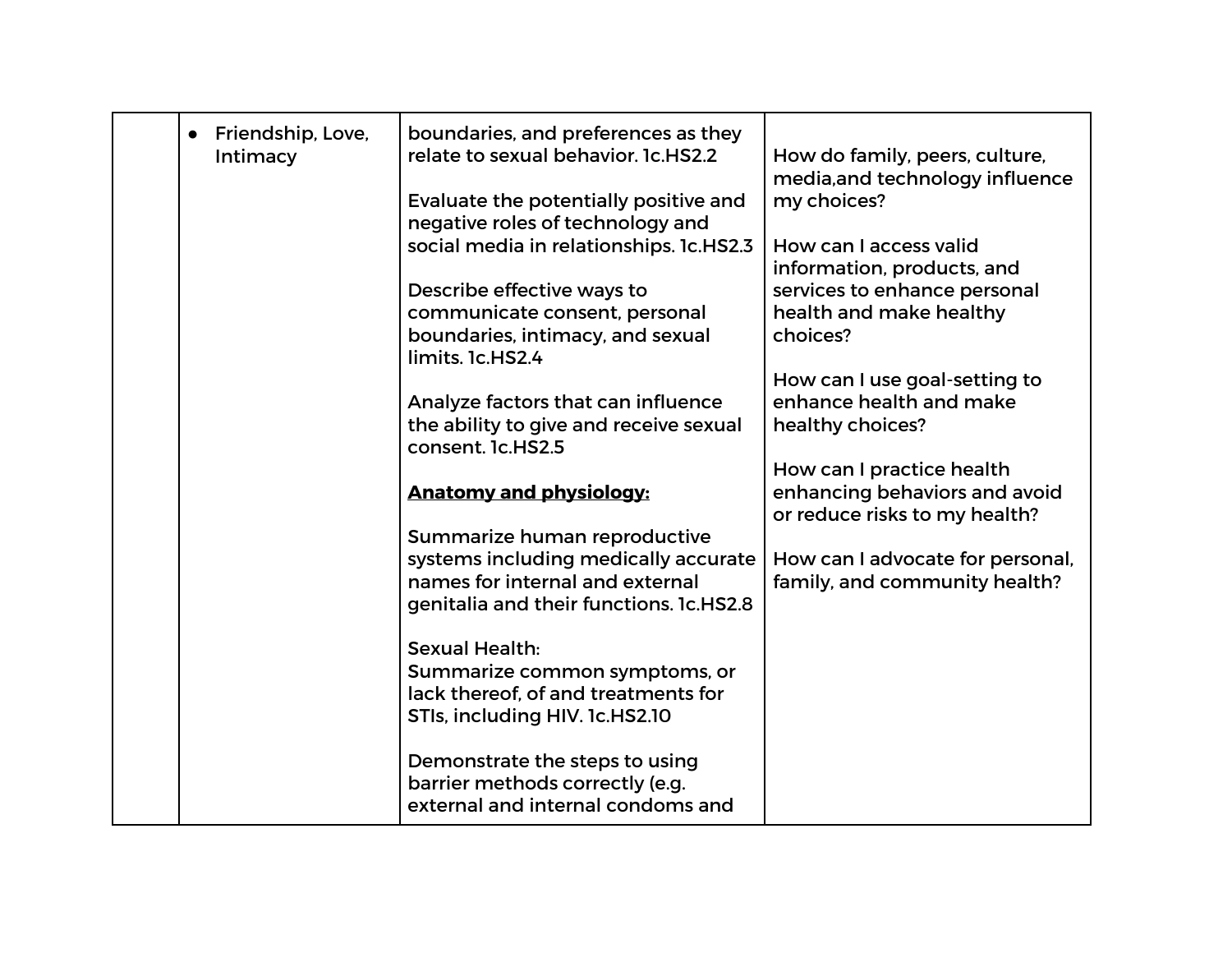| dental dams). 1c.HS2.11                                                                                                                                                                               |  |
|-------------------------------------------------------------------------------------------------------------------------------------------------------------------------------------------------------|--|
| Identify the efficacy of biomedical<br>approaches to prevent STIs, including<br>HIV (e.g., hepatitis B vaccine, HPV<br>vaccine, and PrEP, PEP). 1c.HS2.12                                             |  |
| Summarize community services and<br>resources related to sexual and<br>reproductive health. 1c.HS2.13                                                                                                 |  |
| Explain the laws related to<br>reproductive and sexual health care<br>services (e.g. contraception,<br>pregnancy options, safe surrender<br>policies, prenatal care). 1c.HS2.14                       |  |
| Sexually explicit media:<br>Evaluate the impact sexually explicit<br>media can have on one's perceptions<br>of, and expectations for, a healthy<br>relationship. 1c.HS2.15                            |  |
| Analyze the federal and state laws<br>that impact young people's sexual<br>health rights, ability to give and<br>receive sexual consent, and<br>engagement with sexually explicit<br>media. 1c.HS2.16 |  |
| Note: The following section on sexual                                                                                                                                                                 |  |